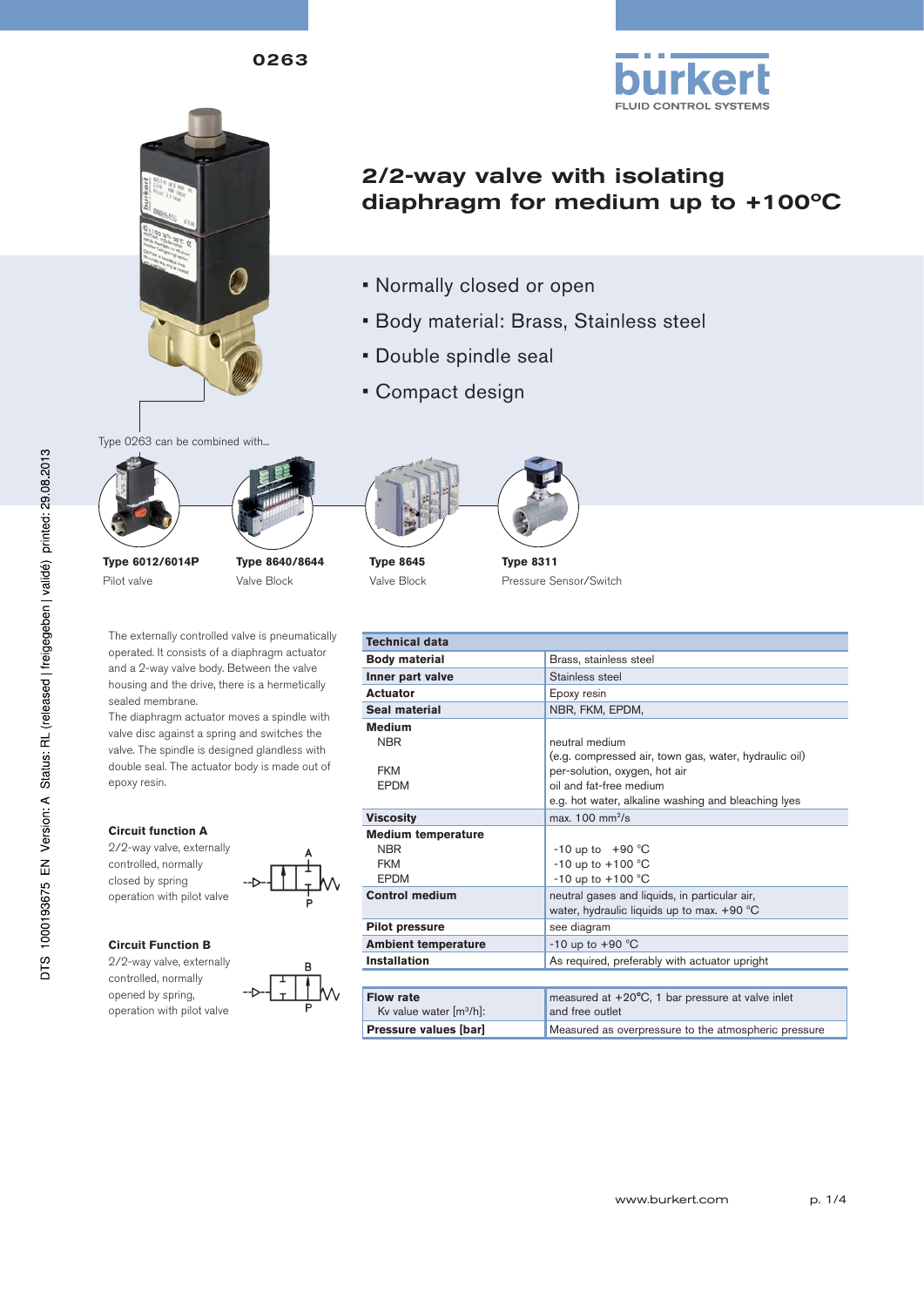



#### Technical data *continued*

|                        |                                       |                           | Pressure range of circuit function |                                    |                                          |                |
|------------------------|---------------------------------------|---------------------------|------------------------------------|------------------------------------|------------------------------------------|----------------|
| <b>Orifice</b><br>[mm] | Ky value water<br>[m <sup>3</sup> /h] | <b>Port</b><br>connection | A<br>normal spring<br>[bar]        | A<br>reinforced<br>spring<br>[bar] | <b>B</b> and I<br>normal spring<br>[bar] | Weight<br>[kg] |
| 10                     | 1.0                                   | G <sub>3/8</sub>          | $0 - 2.5$                          | $0 - 5$                            | $0 - 10$                                 | 0.5            |
| 12                     | 2.1                                   | G <sub>1/2</sub>          | $0 - 2$                            | $0 - 4.5$                          | $0 - 10$                                 | 0.6            |

#### Operating pressure chart - pilot pressure



### **Material**

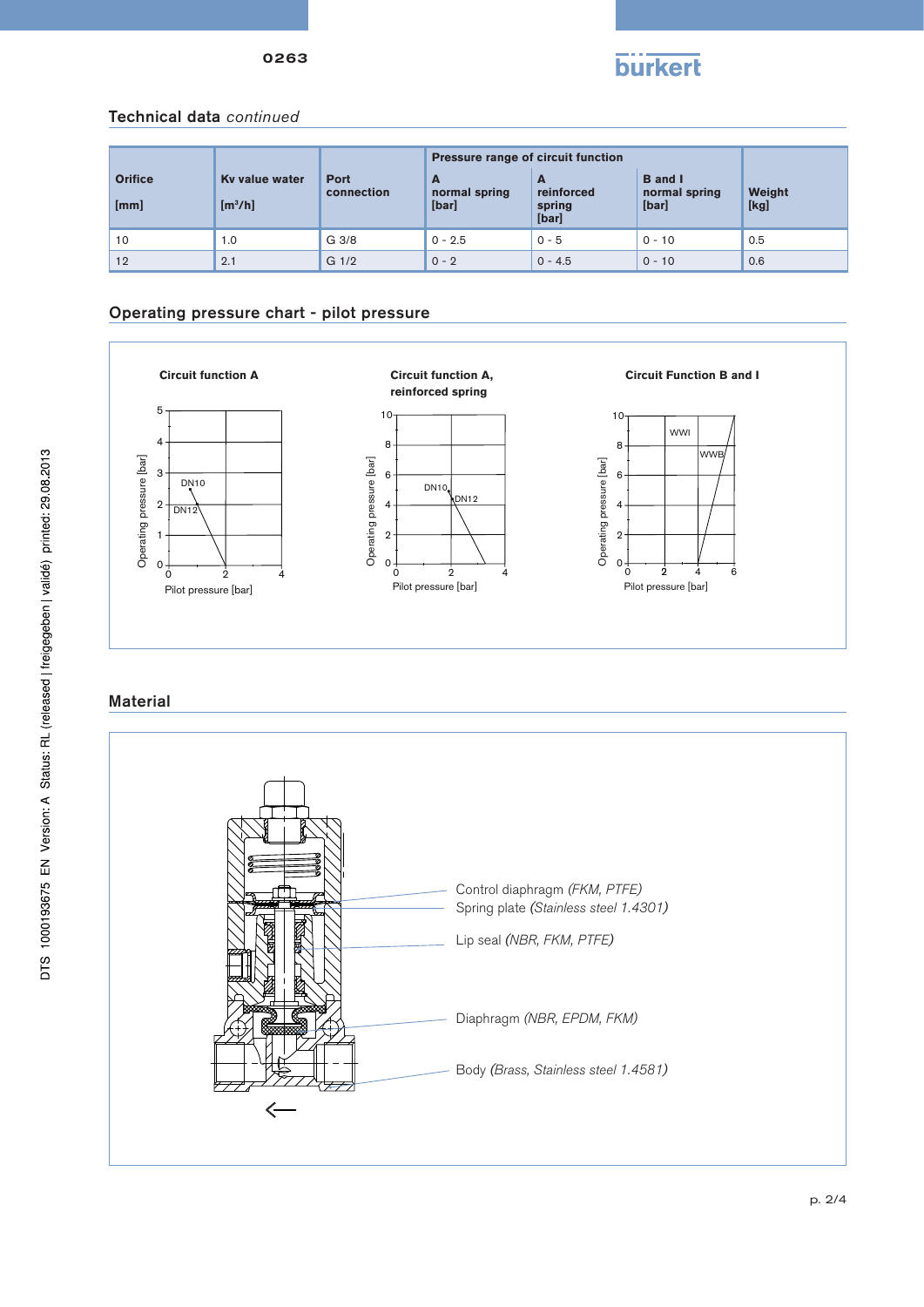

## Ordering chart for valves (other versions on request)

| an os with the odd od port composition |                    |                    |                            |            |                            |                  |          |  |
|----------------------------------------|--------------------|--------------------|----------------------------|------------|----------------------------|------------------|----------|--|
| function<br>Circuit                    | Orifice<br>[mm]    | Port<br>connection | value water<br>[m3/h]<br>ζ | Spring     | Pressure<br>range<br>[bar] | Seal<br>material | Item no. |  |
| <b>Brass body</b>                      |                    |                    |                            |            |                            |                  |          |  |
| A                                      | 10                 | G 3/8              | 1.0                        | normal     | $0 - 2.5$                  | <b>FKM</b>       | 027 963  |  |
|                                        |                    |                    |                            |            |                            | <b>NBR</b>       | 027 342  |  |
|                                        |                    |                    |                            | reinforced | $0 - 5$                    | <b>EPDM</b>      | 027 929  |  |
|                                        |                    |                    |                            |            |                            | <b>FKM</b>       | 026 903  |  |
|                                        |                    |                    |                            |            |                            | <b>NBR</b>       | 026 065  |  |
|                                        | 12                 | G 1/2              |                            |            | $0 - 2$                    | <b>EPDM</b>      | 026 094  |  |
|                                        |                    |                    |                            | normal     |                            | <b>FKM</b>       | 026 246  |  |
|                                        |                    |                    | 2.1                        |            |                            | <b>NBR</b>       | 026 207  |  |
|                                        |                    |                    |                            | reinforced | $0 - 4.5$                  | <b>EPDM</b>      | 028 023  |  |
|                                        |                    |                    |                            |            |                            | <b>FKM</b>       | 027 695  |  |
|                                        |                    |                    |                            |            |                            | <b>NBR</b>       | 027 881  |  |
| B                                      | 10                 | G 3/8              | 1.0                        | normal     | $0 - 10$                   | <b>EPDM</b>      | 028 980  |  |
|                                        |                    |                    |                            |            |                            | <b>FKM</b>       | 028 037  |  |
|                                        |                    |                    |                            |            |                            | <b>NBR</b>       | 026 455  |  |
|                                        | 12                 | $G$ 1/2            | 2.1                        | normal     | $0 - 10$                   | <b>EPDM</b>      | 027 987  |  |
|                                        |                    |                    |                            |            |                            | <b>FKM</b>       | 028 827  |  |
|                                        |                    |                    |                            |            |                            | <b>NBR</b>       | 027 962  |  |
| <b>Stainless steel body</b>            |                    |                    |                            |            |                            |                  |          |  |
| A                                      | G 1/2<br>2.1<br>12 |                    |                            |            | <b>EPDM</b>                | 027 428          |          |  |
|                                        |                    |                    | reinforced                 |            | $0 - 4.5$                  | <b>FKM</b>       | 026 944  |  |
|                                        |                    |                    |                            |            | <b>NBR</b>                 | 027 328          |          |  |

Valves with threaded port connection